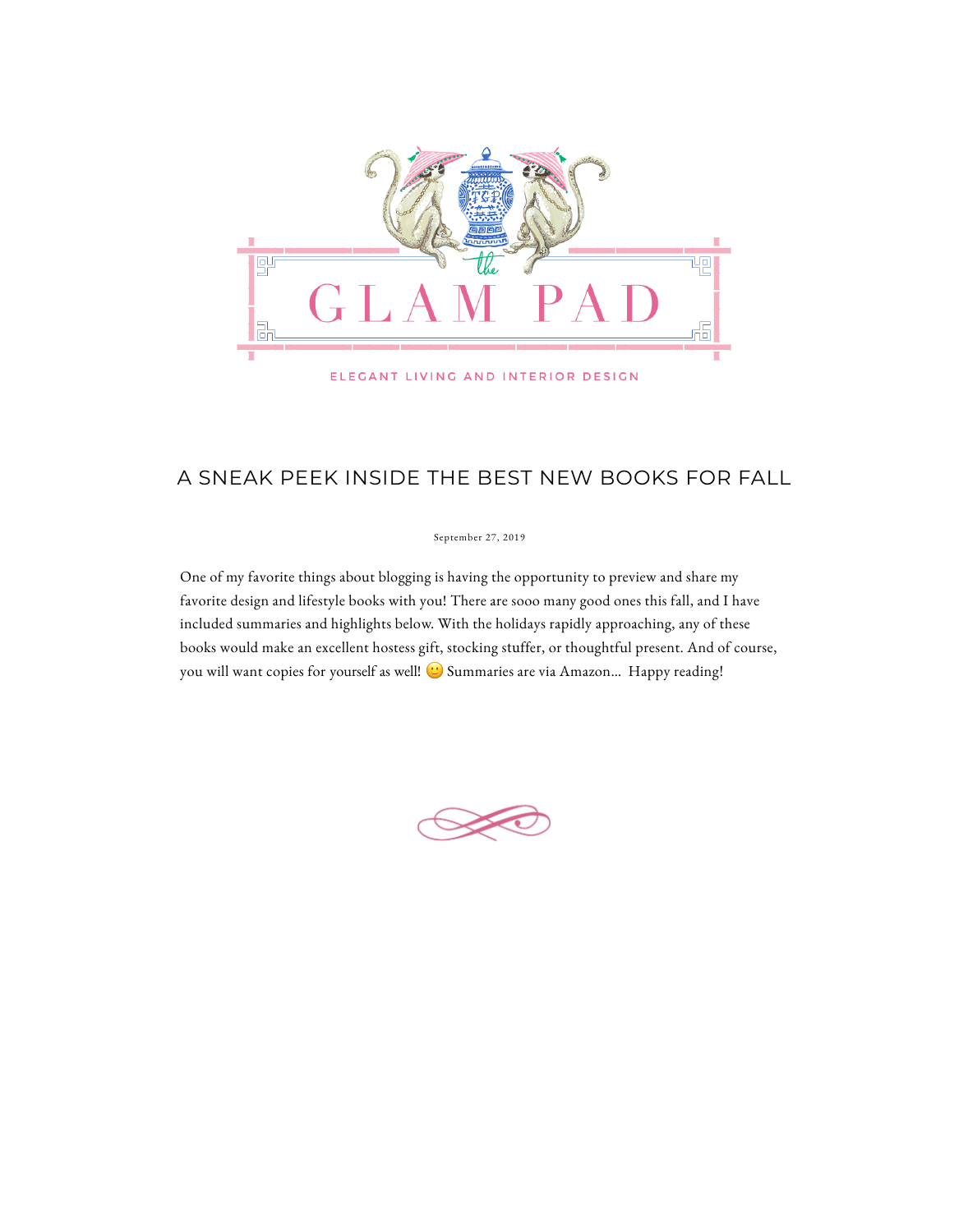This book is the perfect visual guide for anyone ready to explore the beauty and history the hotel has to offer, and a takeaway memento for those who've visited this special place.

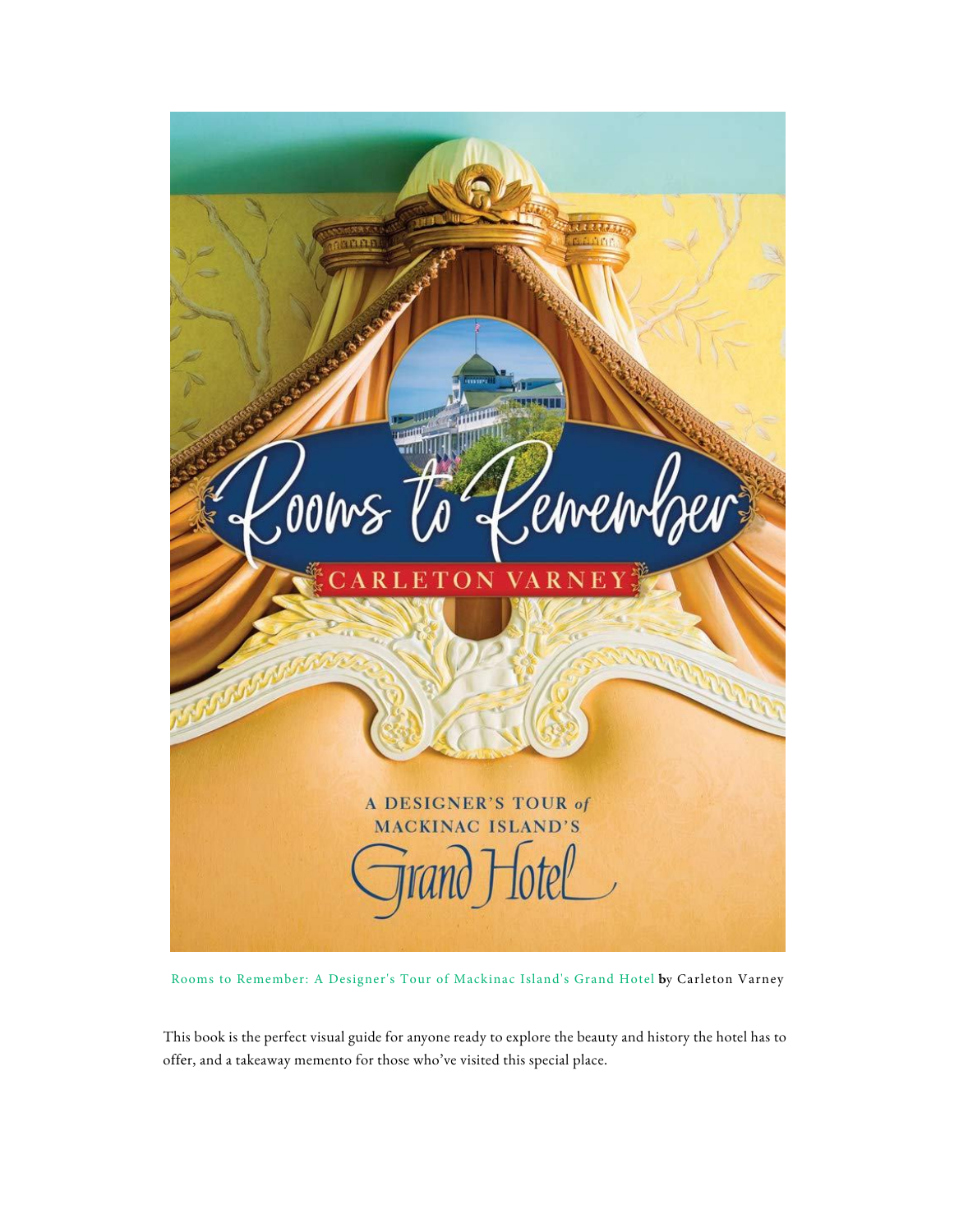Located in the Straits of Mackinac between Michigan's Upper and Lower Peninsulas, Mackinac [Island is a magical place, accessible only by ferry, private boat, or](https://rstyle.me/+Gki0KwFaeA0UzdMHpUqhAw) small plane. In 1887, Grand Hotel was built on the island to accommodate a new leisure class. Today, horse-drawn carriages (no mot[orized vehicles are allowed\) still bring gu](https://adclick.g.doubleclick.net/pcs/click?xai=AKAOjstNjRStMJ40NTk9su5y7DYYhogybZ8t1nSDadWxaeJ--OxSz84fl4TOw-5DrS8Z4cC0AnDuzC5vPoJMBFMkRo2SgZaZqJLP31VoVzyIWTCrls3BHcBWv3jlCl-G2EU&sig=Cg0ArKJSzPossdQvNhKm&urlfix=1&adurl=http://insight.adsrvr.org/track/clk%3Fttd_r%3D%26imp%3D67cf2562-a41e-490f-b234-41312b2b8f86%26ag%3Dlydz83x%26sfe%3Dfc5ac57%26sig%3DO91LIylnV4HQ6UnrTjYFxT07wofJ4yPLe_7hjOs4di4.%26crid%3D4loufguz%26cf%3D800130%26fq%3D0%26td_s%3Dwww.theglampad.com%26rcats%3Dhmy%26mcat%3Dgc_pubone_citi_home_improve%26mste%3D%26mfld%3D4%26mssi%3DNone%26mfsi%3Dqpaj484xvz%26sv%3Dappnexus%26uhow%3D131%26agsa%3D%26rgco%3DUnited%2520States%26rgre%3DNew%2520York%26rgme%3D501%26rgci%3DNew%2520York%26rgz%3D10022%26dt%3DPC%26osf%3DOSX%26os%3DOther%26br%3DSafari%26svpid%3D3561%26rlangs%3D01%26mlang%3D%26did%3D%26rcxt%3DOther%26tmpc%3D20.14%26vrtd%3D%26osi%3D%26osv%3D%26daid%3D%26dnr%3D0%26vpb%3D%26c%3DOAFQAQ..%26dur%3DCjYKHWNoYXJnZS1hbGxJbnRlZ3JhbEJyYW5kU2FmZXR5IhUI-f__________ARIIaW50ZWdyYWwKNgodY2hhcmdlLWFsbEludGVncmFsVmlld2FiaWxpdHkiFQj4__________8BEghpbnRlZ3JhbAo3Ch1jaGFyZ2UtYWxsR3JhcGVzaG90Q2F0ZWdvcmllcyIWCPf__________wESCWdyYXBlc2hvdAo9CiRjaGFyZ2UtYWxsSW50ZWdyYWxTdXNwaWNpb3VzQWN0aXZpdHkiFQj1__________8BEghpbnRlZ3JhbApHCipjaGFyZ2UtYWxsRG91YmxlVmVyaWZ5QXV0aGVudGljQnJhbmRTYWZldHkiGQjb__________8BEgxkb3VibGV2ZXJpZnk.%26crrelr%3D%26npt%3D%26svscid%3D4506997%26mk%3DApple%26mdl%3DSafari%2520-%2520OS%2520X%26adpt%3Danor%26ipl%3D16977153%26fpa%3D660%26pcm%3D3%26ict%3DCellularNetworkUnknown%26said%3D4162392018803230138%26auct%3D1%26r%3Dhttps://d.agkn.com/pixel/2389/%253Fche%253D1267508448%2526col%253D23027712,3083509,253235296,449533494,120198126%2526l1%253Dhttps://online.citi.com/US/JRS/portal/template_lo.do%253FID%253Dsurestart_preapproval%2526client_type%253DLO%2526client_id%253D49919%2526JFP_TOKEN%253DKDQUG09K)ests to the 660-foot-long porch to catch the breezes off the Great Lakes.

When the Musser family – the owners of the hotel – brought in designer Carleton Varney, a 40-year relationship began, as did an ongoing mission to renovate, update, and create the guest rooms, public spaces, and outer buildings of Grand Hotel. That project continues today. ("The job of decorating is never done," says the designer.) Varney has developed a vision that brings visitors back year after year to their choice of the 397 rooms – no two of which are alike.

In Room[s to Remember, Varney – in his usual colo](https://bs.serving-sys.com/Serving/BannerRedirect.bs?cn=brd&FlightID=28723652&Page=&sessionid=3198673639794882235&PluID=0&EyeblasterID=59481778&Pos=1871671664&ord=1566865393377527046&sct=1&di=1&ncu=$$https://presentation-atl1.turn.com/r/formclick/urlid/1vCVrUT3BenSBxA8XQYwKRX5xndWR2R56U_gGF-sf9Fo9q6QjPsoAOe_PAJ3zKsrc2jwqPS2gEKaQmpmTknhsLwVUaa81rE5Va5TPoJV_1Ntn4-ZNPeiesLCUWGi5Q0pM4rP_7eCms79CdWZaXcW5HTbLcisF5vf52pYjnxx7sgLDq60qaLSM9lSDH_P7r3m2LfHLNhuhT3pi82fEsIKY-zMcLaIqUa9FRu7ru1ABYiPQnGDlfaPP6LR2fq7LgEZ-AItS9QqrI-KnBY7mRKe9RfjAhFEygsaFF_1zPn66BdjHL6YyabEFeH-4heiJlEu6j5YQbzZ_vETgMHSWmUhx1XrtQEQ_DqrPqhWJGMGknt13tl-E5MBhcfg6-0HDzX64GcEbV5Dy7a1o1mE8SNjXjiug62SWzjsTOCmNZnliB7alyDPby-ZOzaJpQHLmNyu0H98HV7I_486lq7S9K5vPXEVLHqmN6R0_qJ0HY82m5tBV1Up4wDRVgT_fnYpgdkE2aSI98YwP0LtGLU8Pfmv5I7E7r56VRyGCfZFGvfMtHmYFgKw85h2hfXA8RNPhx9hWIiTBL7gXw2mMPi6sftSBHStwiNk6VYY_SjKuMVBntyjUtahTorKbK3pBfyLrLud6T5i-KSb58uxaFZ2ObTm-K7frjt4CK_76xRbZofWUk3qFg8OEPzYqx2hIhwiWACt_SbZI6crr33WPy-4J43y4lU-P36KylZFAlZtMK84K67vSo0zWeD5Uzh0qhJ9lh-hXzdJNz9Ei4CHQ3oSp9Xy8nRF7J7hOv-xQRdIM1TcI8eEe_ozlaXAsQnMrg7L__q-4Idg6gazh6tL0VI8ByIlvS23VkWo-d-VWpB0Z-UTGS5uMVuZ8-9jQVMIIQP1w936pmjfcC6uEbZS0s_1wUgbkfRKDdzxCZ1CM256KA9UDQA_a-eeWul5KZCjh_LUH8KEMm9TCNsP3LFhZ14faiHRZqflQeQHqNgN1jGM8u6nAGEObuMvhuRvKuwlIg0HqwIvj39LvSSIMt2mYo2Vg47ZrPVv8frDiJR18_wZ4bVAjUuEQ7kbDIwhWQedmmbBCsE6Glyp5P6awkGxq0r6pbjYoqs99VbtoOu0St1jMQ5v6AneV7ZtSciCM0QUbMtJbIetb5Vx3gyl6xd2o_ZPS67f1T5xAYE3g0K4RItaQsVxdy0lQeG-1lZq6qdEKPVWHbhqN/url/$$)rful and anecdote-flled style – walks the reader through over 200 lavish photographs of the 43 Named Rooms and Suites, providing decorating details, history, and insights. This book is the perfect visual guide for anyone ready to explore the beauty and history the hotel has to offer, and a takeaway memento for those who've visited this special place. Come along and join this glorious tour of an iconic American hotel!

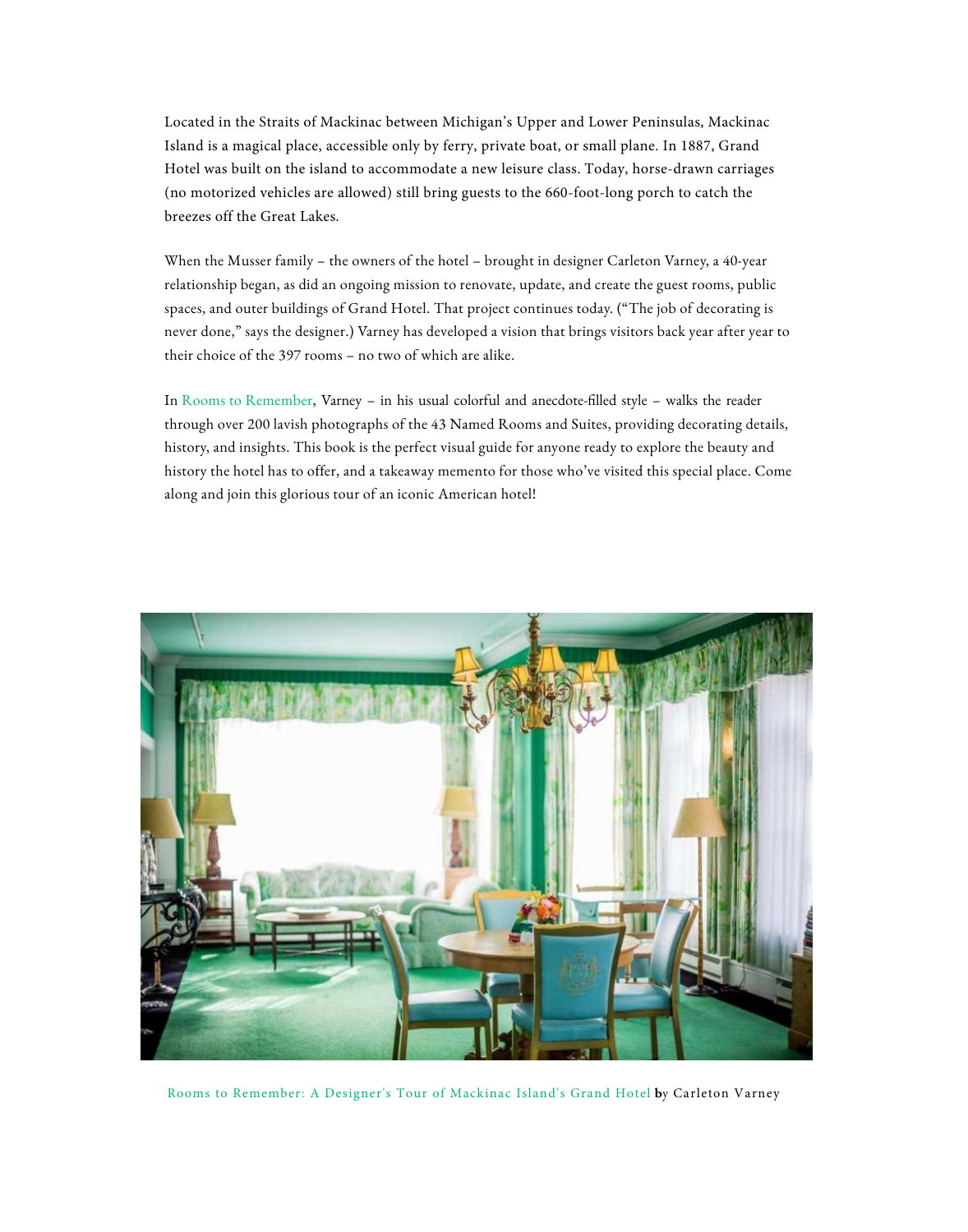

Rooms to Remember: A Designer's Tour of Mackinac Island's Grand Hotel by Carleton Varney